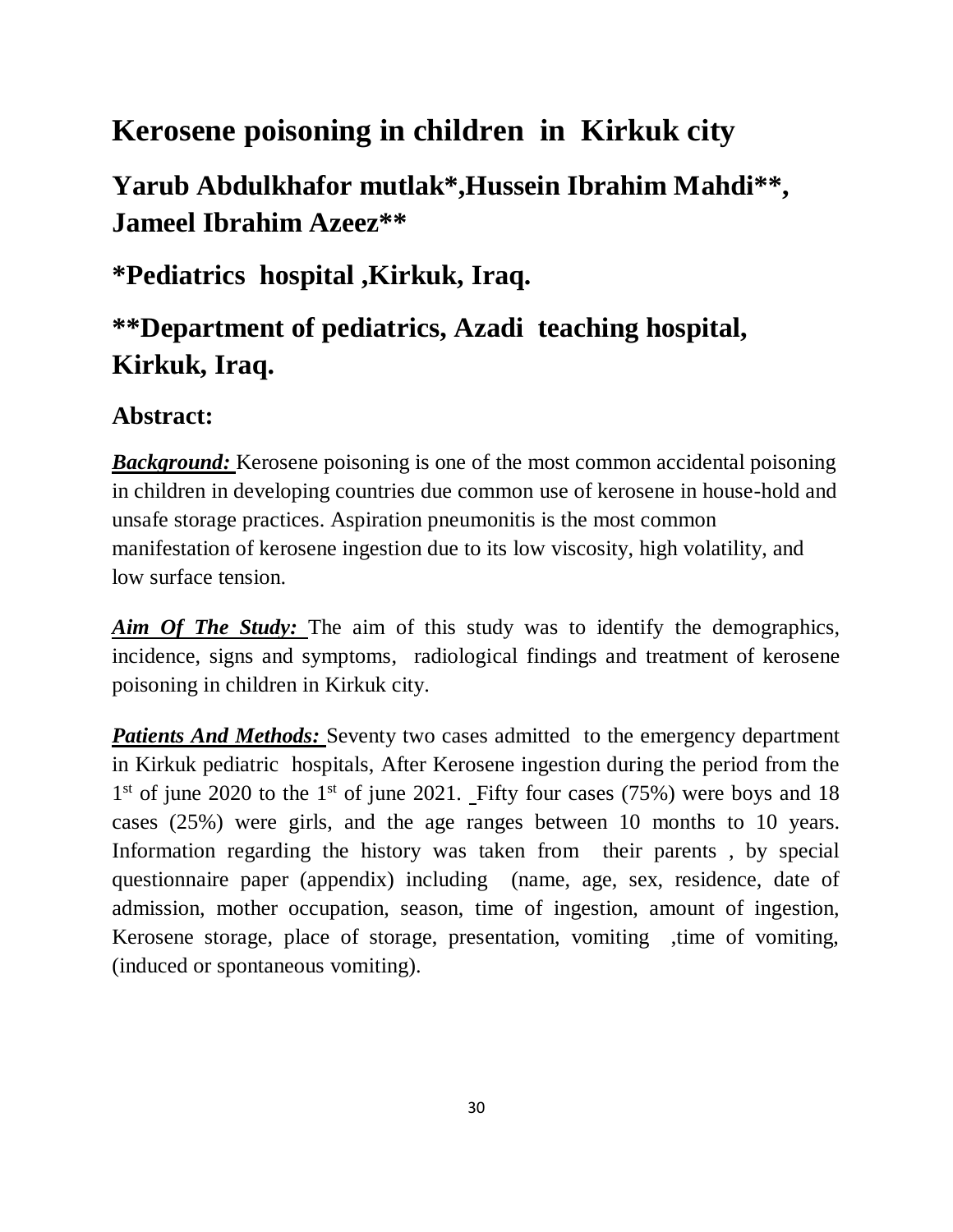## *Conclusions:*

1. It appears clearly that kerosene pneumonia in Iraq is most often of mild to moderate degree of severity with no mortality.

2. we should not depend on clinical finding only for exclusion of kerosene pneumonitis ;radiological examination is necessary .

3. Vomiting is a risk factor for the development of pneumonitis ; therefore, health workers should stress this point to people .

4. Boys more common than girls with maximum age is 3 years old .

5. Kerosene poisoning is more common in Summer than Winter .

6. The most common presenting feature is cough in the 1st 6 hours .

*Keywords:* kerosene poisoning, children, Kirkuk.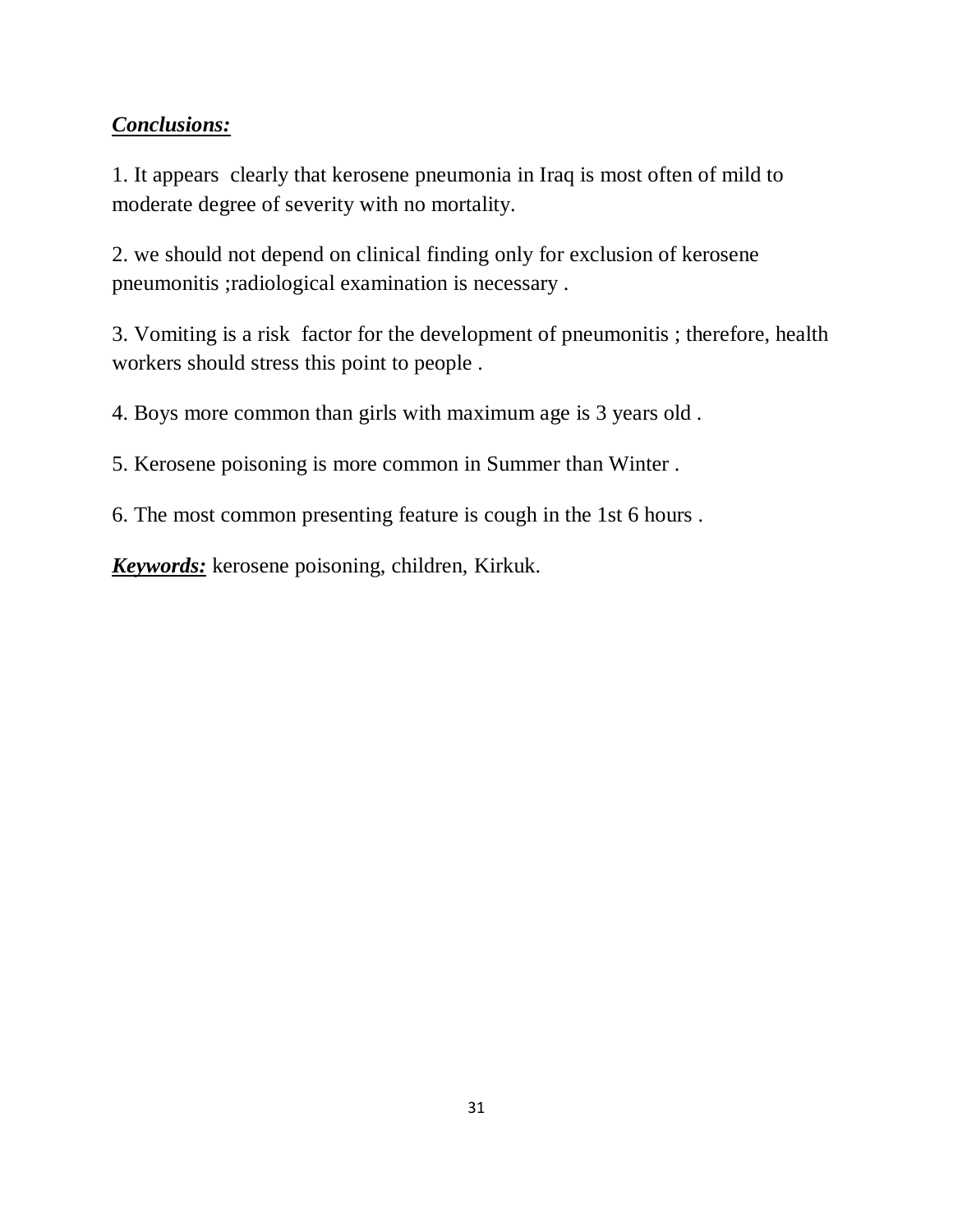# **Introduction :**

Kerosene is a straight-chain ,or aliphatic hydrocarbon commonly used in households ,and industries, especially in rural areas in developing countries like ours. It is used in households for cooking, lighting, heating, and in paints and pesticides. Exposure occurs accidently ,in children when they consume the kerosene stored in juice bottles, beverages bottles, and colorful packing within their reach. $(1,2)$ 

Kerosene oil poisoning in children, is a preventable cause of significant mortality ,and morbidity by safe storage of kerosene, in house out of reach of children, community education, provision of electricity in rural areas, and safe cooking practices by using cooking gas instead of kerosene stoves.  $(1,2)$ 

Kerosene poisoning is one of the commonest accidental poisonings in children accounting for  $14-60\%$  of admissions due to accidental poisoning in children.<sup>(5)</sup>

Kerosene once aspirated spread rapidly, across the surfaces of airway and alveoli leading to inactivation of type II pneumocytes, and resulting surfactant deficiency, intra-alveolar hemorrhage, inflammation, and necrosis. $(1,6)$ 

Most of the poisoning with kerosene is unintentional. Males are more commonly involved, and the majority of the cases are  $\leq$  years of age.<sup>(1,3)</sup>

Chest radiographs can remain abnormal long ,after clinical improvement. Pneumatoceles can develop  $2-3$  weeks after exposure.<sup> $(6,7)$ </sup>

There is no clear role of corticosteroids or prophylactic antibiotics.<sup>(6,8)</sup>

Kerosene poisoning, in children is a preventable cause of significant mortality, and morbidity. Safe storage of kerosene in household ,out of reach of children, avoiding storing kerosene in cold drink, and beverage bottles, community education, and provision of electricity in rural areas, and safe cooking practices, by using cooking gas instead of kerosene stoves. The word poison should be written prominently ,on kerosene containing containers.<sup>(1,2,4,8)</sup>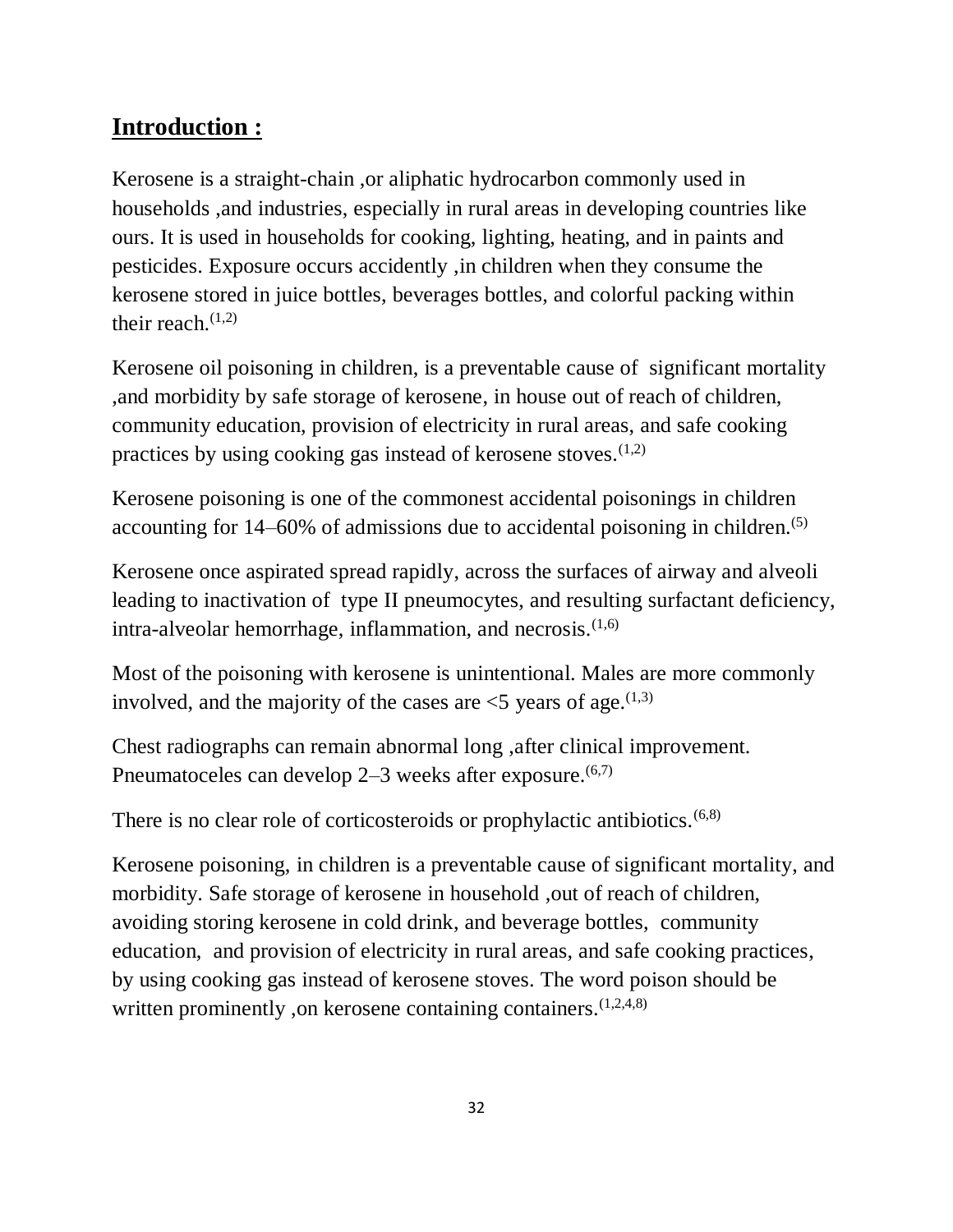#### **Aim Of The Study:**

The aim of this study was to investigate the demographics, incidence, signs and symptoms, radiological findings and treatment options of kerosene poisoning in children in our locality.

#### **Patients And Methods:**

Seventy two cases admitted immediately to the emergency department in Kirkuk pediatric hospitals, After Kerosene ingestion during the period from the 1st of june 2020 to the  $1<sup>st</sup>$  of june 2021.

 Fifty four cases (75%) were boys and 18 cases (25%) were girls, and age between 10 months to 10 years.

 Information regarding the history was taken from their parents , by special questionnaire paper (appendix) including (name, age, sex, residence, date of admission, mother occupation, season, time of ingestion, amount of ingestion, Kerosene storage, place of storage, presentation, vomiting , time of vomiting, (induced or spontaneous vomiting).

 The amount of kerosene ingesting could not be measured accurately but more complicated cases had history of large amount ingestion.

 Physical examination was performed for every patient and this included level of consciousness, awareness, pulse rate, respiratory rate,  $O_2$  saturation, temperature, (skin, mouth, pharynx inspection), chest examination, abdominal examination and all the cases were admitted to the emergency department until at least 6-hours after ingestion for observation .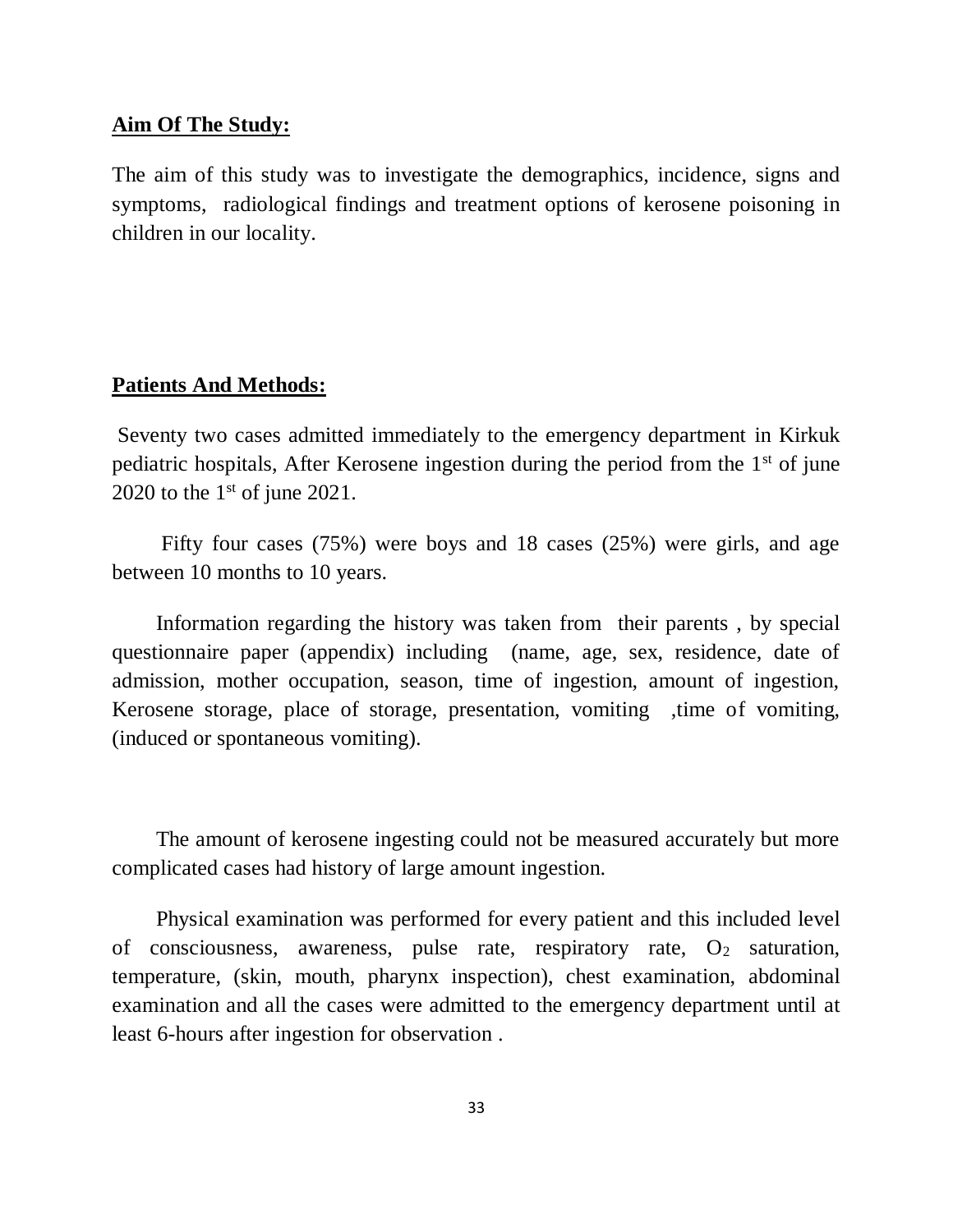Chest radiography were taken to all the cases, after 6-hours of ingestion and complete blood count (CBC) were taken for all patients and 51 cases needed admission to the ward due to abnormality in radiological finding, or abnormality in the clinical examination.

Those who were admitted given  $O_2$ , antibiotics and other supportive measures and all of them were discharged within 3-7 days.

### **Results:**

#### **1. Demographic Aspect :-**

 Ages of the patients were between 10 months to 10 years with the majority of the cases 60 cases ( $83.3 \%$ ) were between (1-4 years), and 12 case (16.6%) were above 4 years as shown in table (I).

**Table (**I**)** : The age distribution of children with kerosene poisoning.

| Age (year)   | No. of case | $\frac{0}{0}$ |
|--------------|-------------|---------------|
| $1-4$        | 60 case     | 83.3%         |
| $>4-10$      | 12 case     | 16.6%         |
| <b>Total</b> | 72 case     | 100%          |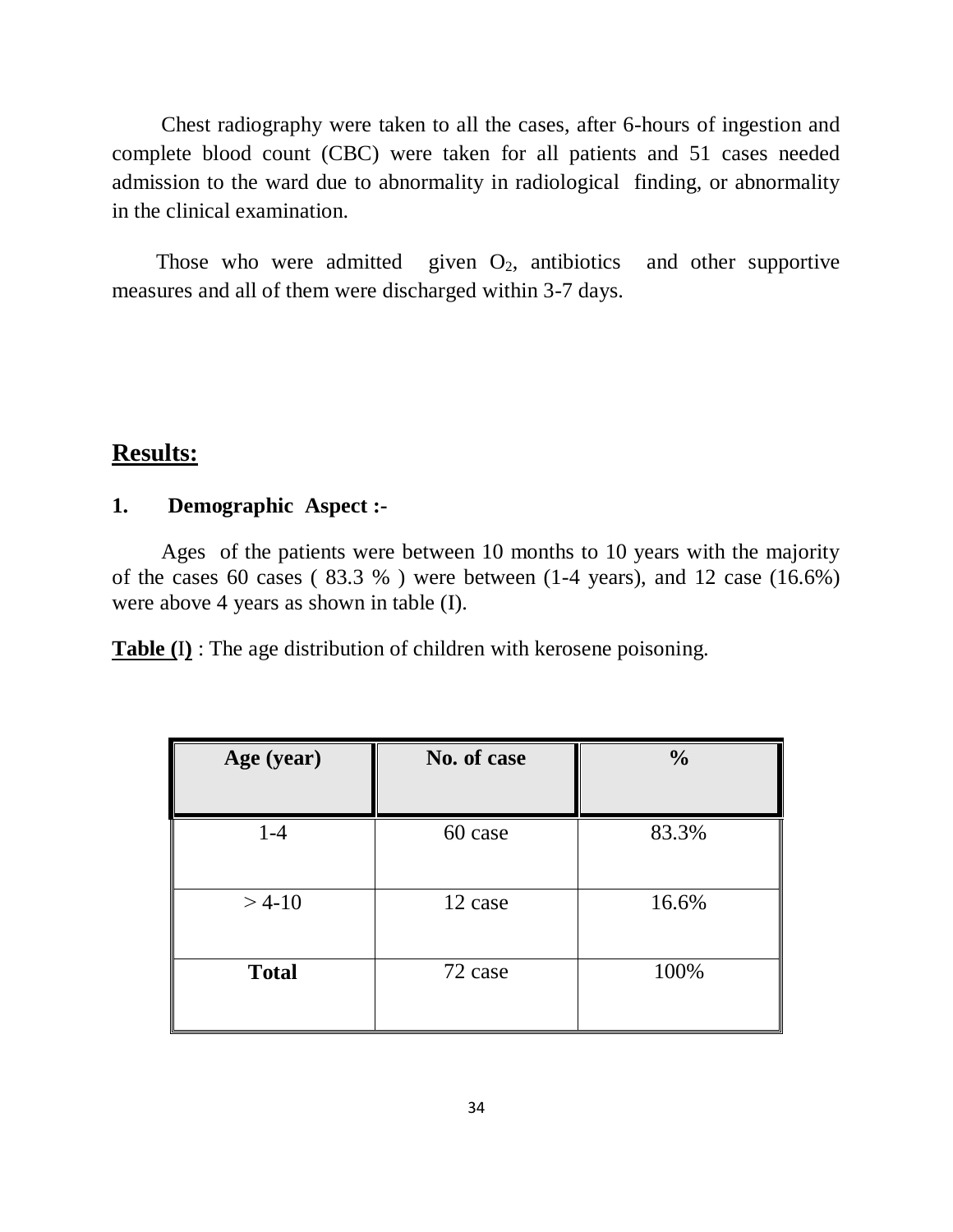Male were more common than female, male 54 cases (75%) and female 18 cases (25%),male to female ratio was 3:1.

 Most cases were from urban area 50 cases (69.4%) but the patients from rural area were 22 cases (24.6%), patients from poor family were 55 cases (76.3%) and 17 cases ( 23.7 % ) from good socioeconomic state family , 50 cases ( 69.4 % ) from large family ( more than 6 ) and 22 cases ( 30.5 % ) were from small family ( less than 6 ).

The mothers of 56 cases ( 90.2 % ) were housewives and 7 cases ( 9.8 % ) were workers.

The most families stored the kerosene in small unsuitable containers in 53 cases ( 73.6 % ) as shown in table (II).

| <b>Character of Patients</b> | No              | $\frac{0}{0}$ |      |
|------------------------------|-----------------|---------------|------|
| <b>Sex</b>                   | Male            | 54            | 75   |
|                              | Female          | 18            | 25   |
| <b>Residence</b>             | Urban           | 50            | 69.4 |
|                              | Rural           | 22            | 29.6 |
| <b>Family size</b>           | < 6             | 22            | 30.5 |
|                              | > 6             | 50            | 69.4 |
| <b>Socio</b>                 | Poor            | 55            | 76.3 |
| <b>Economic</b>              | Good            | 17            | 23.7 |
| <b>Mother Occupation</b>     | Housewife       | 65            | 90.2 |
|                              | Worker          | 7             | 9.8  |
| <b>Kerosene Storage</b>      | Small container | 53            | 73.6 |
|                              | <b>Barrels</b>  | 19            | 26.4 |

**Table (II):** Demographic characters of the study group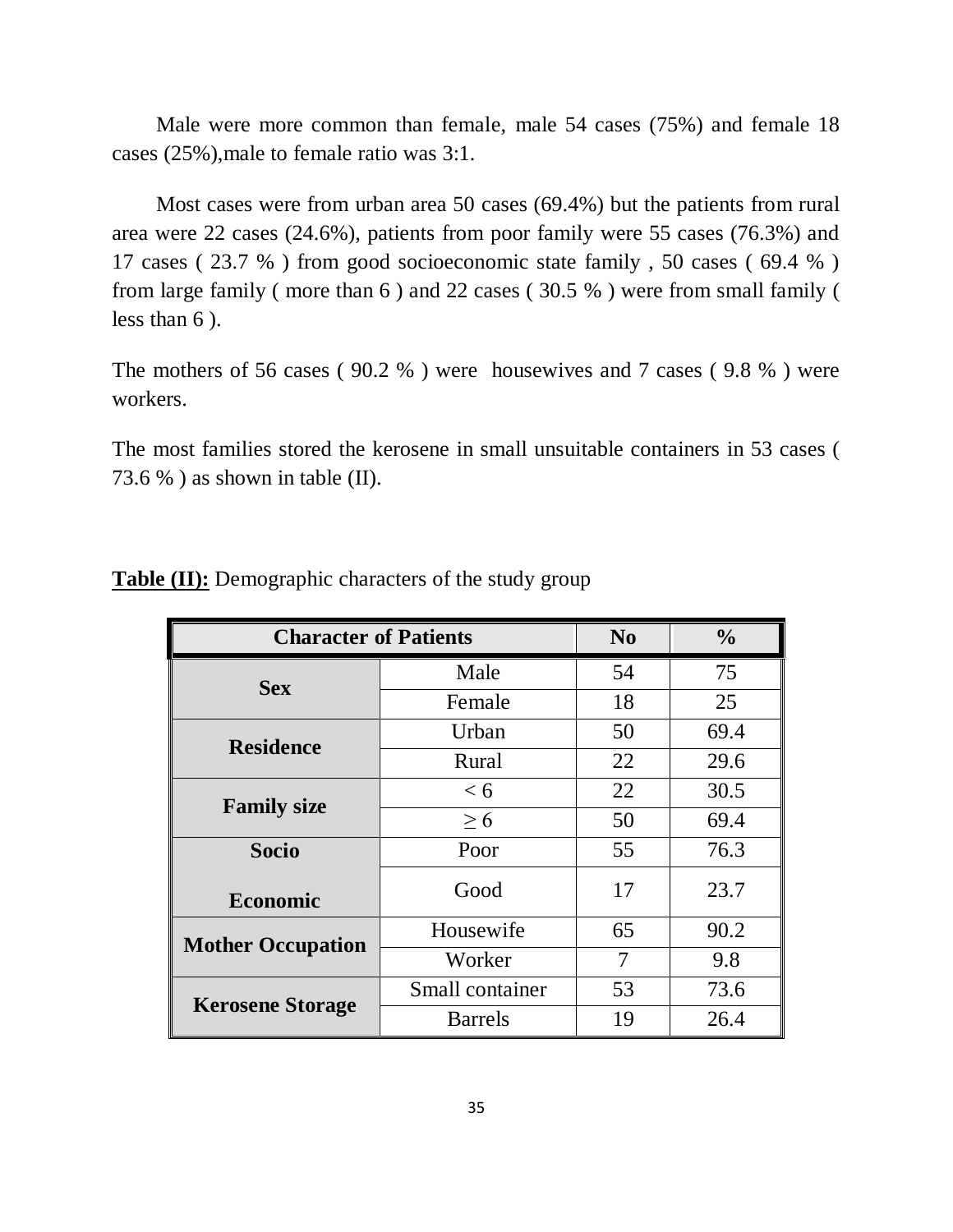## **2. Clinical Features**

**I.** The most common presentation within the  $1<sup>st</sup>$  6-hours were cough in 52 cases (72.2%), tachypnea in 44 cases (61.1%), vomiting in 43 (59.7%), drowsiness in 14 cases (19.4%) and grunting in 8 cases (11.1%) as shown in table (III).

| <b>Signs and symptoms</b>      | No. of<br>patients | $\frac{0}{0}$ |
|--------------------------------|--------------------|---------------|
| Cough                          | 52                 | 72.2          |
| <b>Tachypnea</b>               | 44                 | 61.1          |
| <b>Vomiting</b>                | 43                 | 59.7          |
| Lung ronchi                    | 24                 | 33.3          |
| <b>Drowsiness</b>              | 14                 | 19.4          |
| <b>Intercostal retractions</b> | 13                 | 18            |
| <b>Cyanosis</b>                | 10                 | 13.8          |
| <b>Decreased breath sounds</b> | 9                  | 12.5          |
| <b>Grunting</b>                | 8                  | 11.1          |
| <b>Crepitations</b>            | 6                  | 8.3           |
| <b>Restlessness</b>            | 4                  | 5.5           |
| <b>Stupor</b>                  | 1                  | 1.3           |
| <b>Convulsion</b>              |                    | 1.3           |

**Table (III):** Signs and symptoms that appeared in the first 6 hours after ingestion.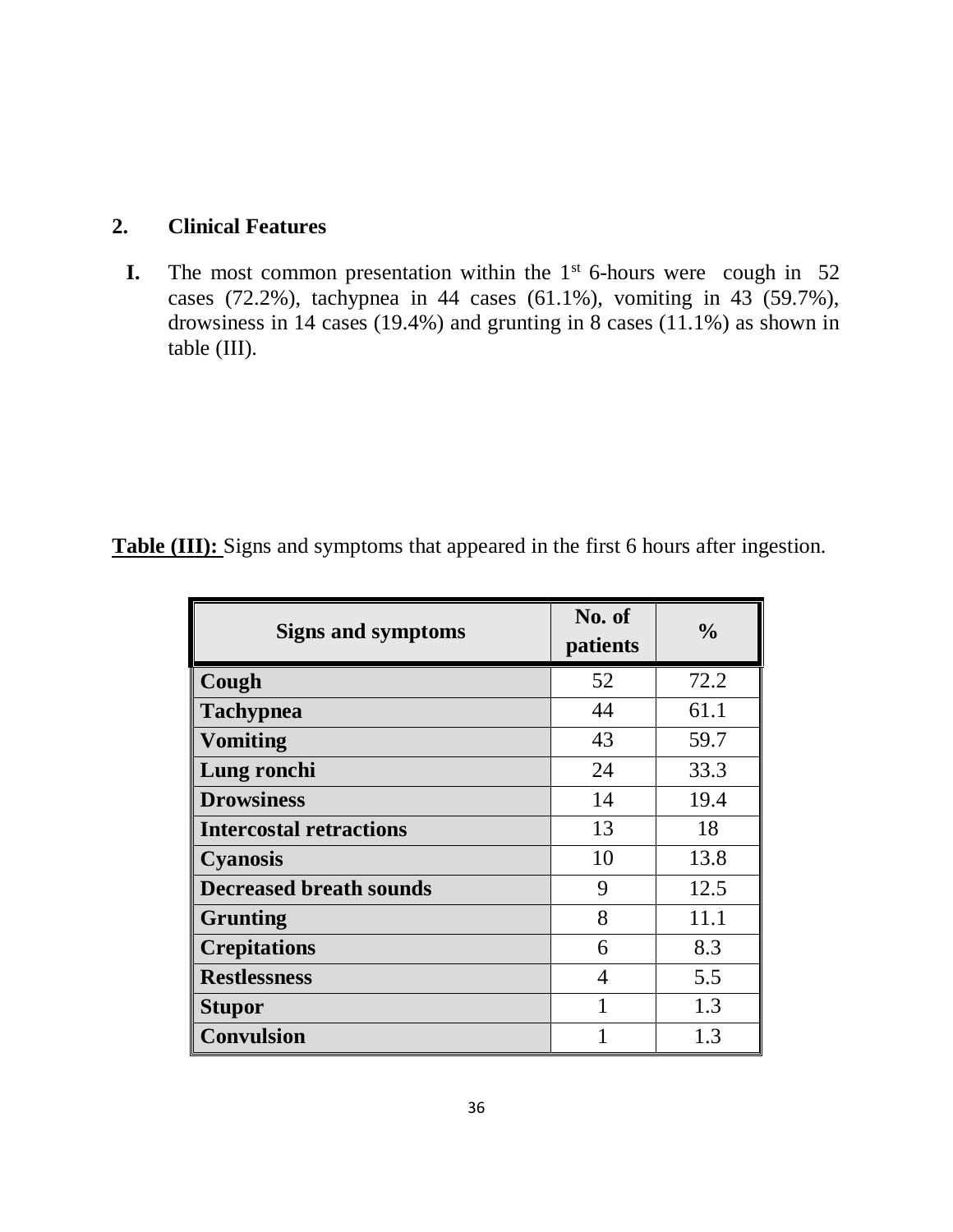**II.** Clinical presentation after 6-hours of ingestion were fever in 35 cases (48.6%), constipation in 20 cases (27.7%) , abdominal pain in 12 cases (16.6%) but chest pain in only 2 cases (2.7%) as shown in table (IV).

| <b>Signs and symptoms</b> | No. of affected<br>patients | $\frac{0}{0}$ |
|---------------------------|-----------------------------|---------------|
| <b>⊩Fever</b>             | 35                          | 48.6          |
| Constipation              | 20                          | 27.7          |
| <b>Abdominal pain</b>     |                             | 16.6          |
| <b>Chest pain</b>         |                             |               |

**Table (IV):** Signs and symptoms that appeared after 6 hours

**III.** Thirty five case (81.3%) patient develop pneumonits after vomiting, and 16 cases develop pneumonits without vomiting as shown in table (V).

**Table(V):** Relation of vomiting to radiological pneumonitis

| Case               | <b>Pneumonitis</b> | No pneumonitis | <b>Total</b> |
|--------------------|--------------------|----------------|--------------|
| <b>Vomiting</b>    | 35 (81.3 %)        | 8 (18.7 %)     | 43 (100 %)   |
| <b>No Vomiting</b> | $16(55.1\%)$       | 13 (44.9%)     | 29 (100%)    |
| <b>Total</b>       | 51(70.8%)          | $21(29.1\%)$   | 72(100%)     |

### **IV.** Radiological abnormality

 Radiological findings after 6-hours of ingestion showed right side infiltration in 18 cases (25%), left side infiltration in 9 cases (12.5%) and bilateral infiltration in 24 cases (33.6%) as shown in table (VI).

**Table(VI):** Chest radiographic findings among the studied group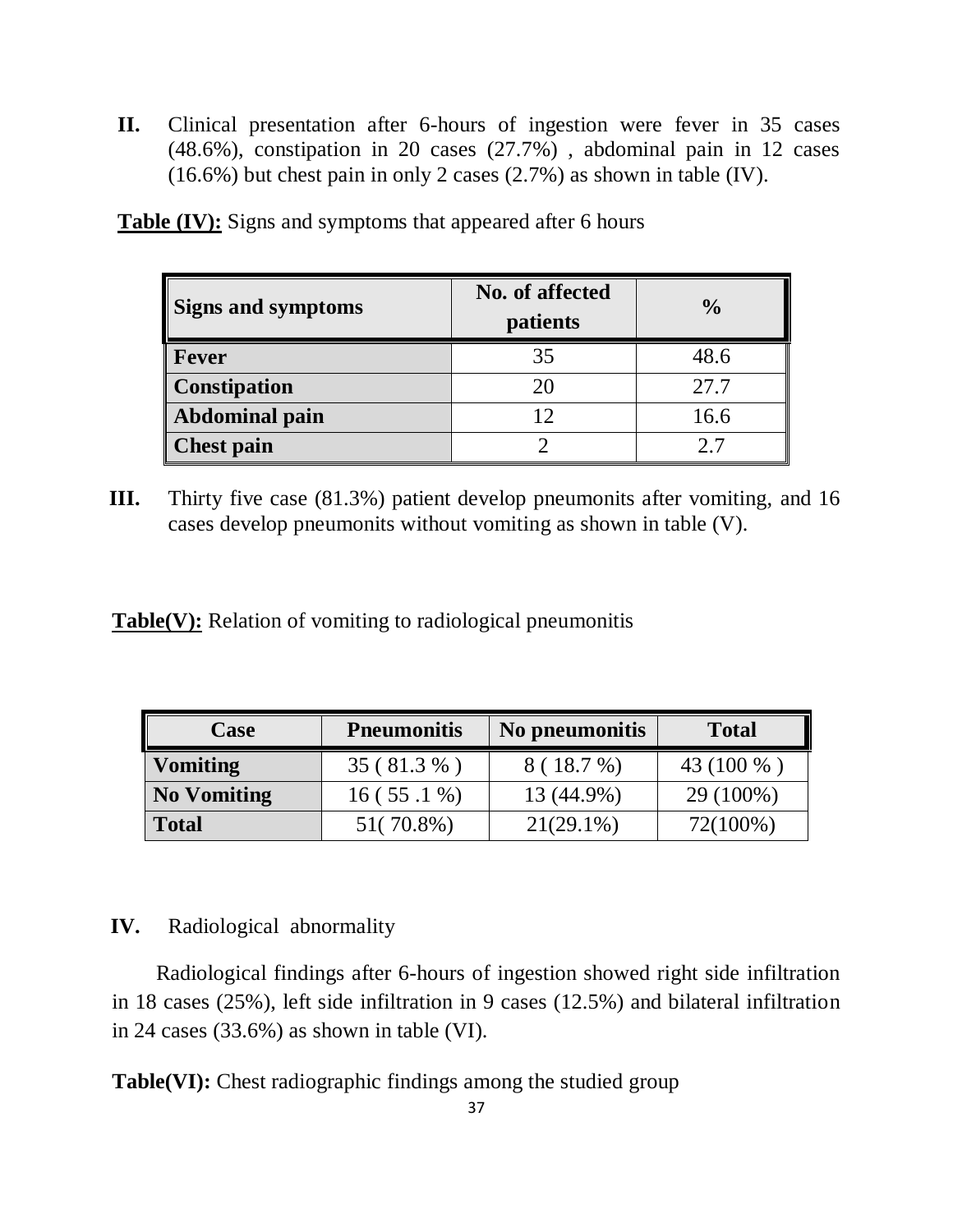| <b>Diagnosis</b>                          | NO. of   | $\frac{6}{9}$ |
|-------------------------------------------|----------|---------------|
|                                           | patients |               |
| <b>Normal</b>                             | 18       | 25            |
| <b>Bilateral interstitial pneumonitis</b> | 24       | 33.6          |
| Right lung interstitial pneumonitis       | 18       | 25            |
| Left lung interstitial pneumonitis        |          | 12.5          |
| Pleural effusion                          |          | 1.3           |
| <b>Empyema</b>                            |          | 1.3           |
| telectasis                                |          | 13            |

**V.** laboratory findings:-

WBC count was done for all the patients after excluding other causes of leukocytosis (e.g. otitis media ).

Fifty one cases (70.8%) with pneumonitis develop leukocytosis while 21 cases (29.2%) of patients without pneumonitis develop leukocytosis. As shown in table (VII).

**Table(VII):** Patients with leukocytosis after 6 hours of ingestion

(thousands of leukocytes per mm<sup>3</sup> of blood )

| <b>Patients</b> | <15 | >15 | % from total<br>pneumonitis | total       | $%$ from<br>total<br><b>Patients</b> |
|-----------------|-----|-----|-----------------------------|-------------|--------------------------------------|
| With            |     | 34  | 66.6                        | $5^{\circ}$ | 70.8                                 |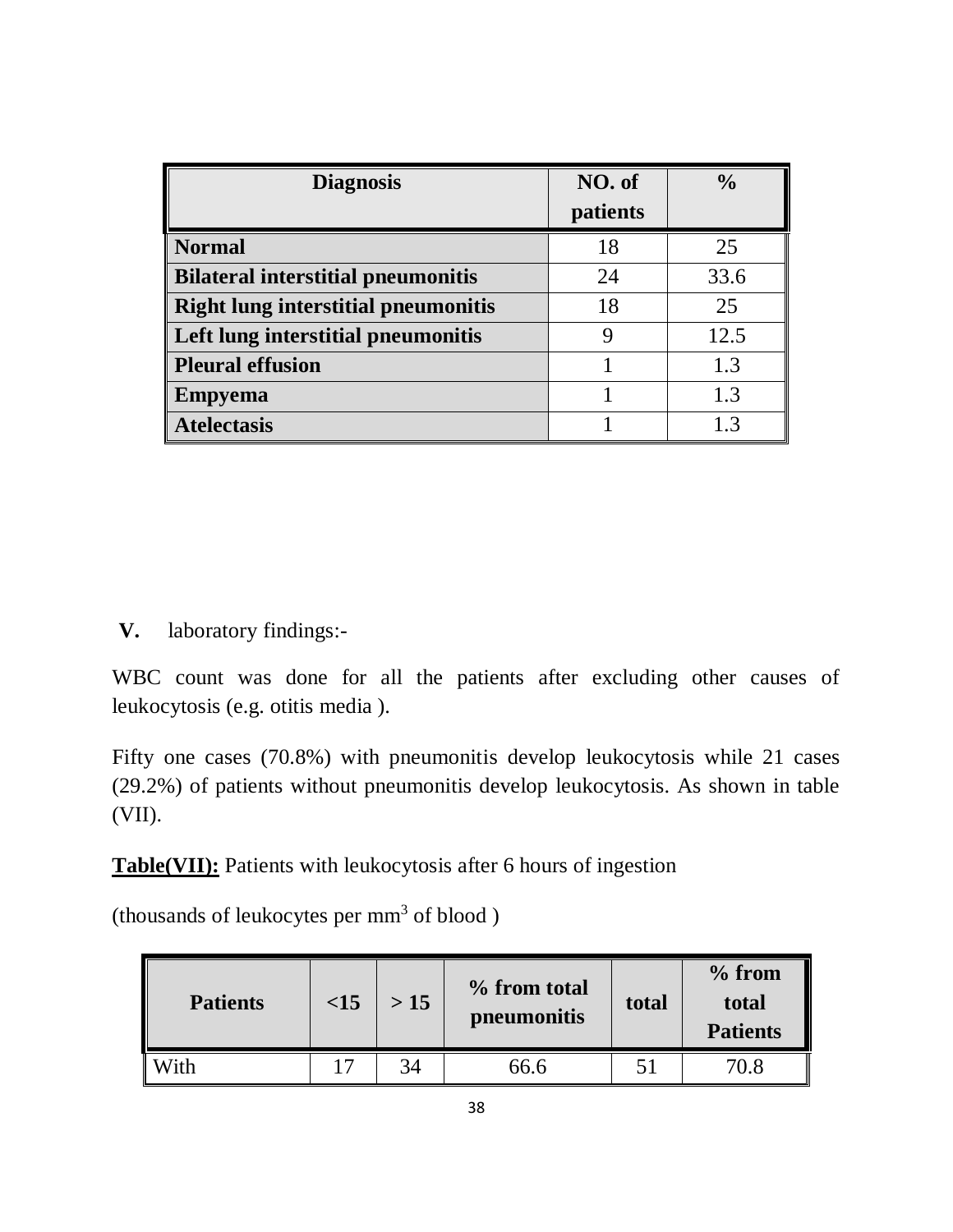| $\blacksquare$ pneumonitis |  |   |              |
|----------------------------|--|---|--------------|
| <b>Without</b>             |  | ⌒ | $20^{\circ}$ |
| $\blacksquare$ pnuemonitis |  |   |              |

**VI.** Study group and season :

Thirty seven cases (51.3%) came during Summer, 17 cases (23.6%) during autumn , 12 cases(16.6%) during spring and 6 cases (8.3%) during winter. As shown in table (VIII).

**Table(VIII):** Shows the distribution of patients according to the season .

| <b>Season</b> | No. | $\frac{0}{0}$ |
|---------------|-----|---------------|
| <b>Summer</b> | 37  | 51.3          |
| Autumn        |     | 23.6          |
| <b>Spring</b> | 12  | 16.6          |
| <b>Winter</b> |     | 8.3           |

#### **VII.** Treatment :

All cases admitted to the emergency department received  $O_2$  and 43 cases (59.7%) received also IV Fluid, and 51 cases (70.8%) also received antibiotics(ampiclox). As shown in table (IX).

**Table(IX):** Treatment of patients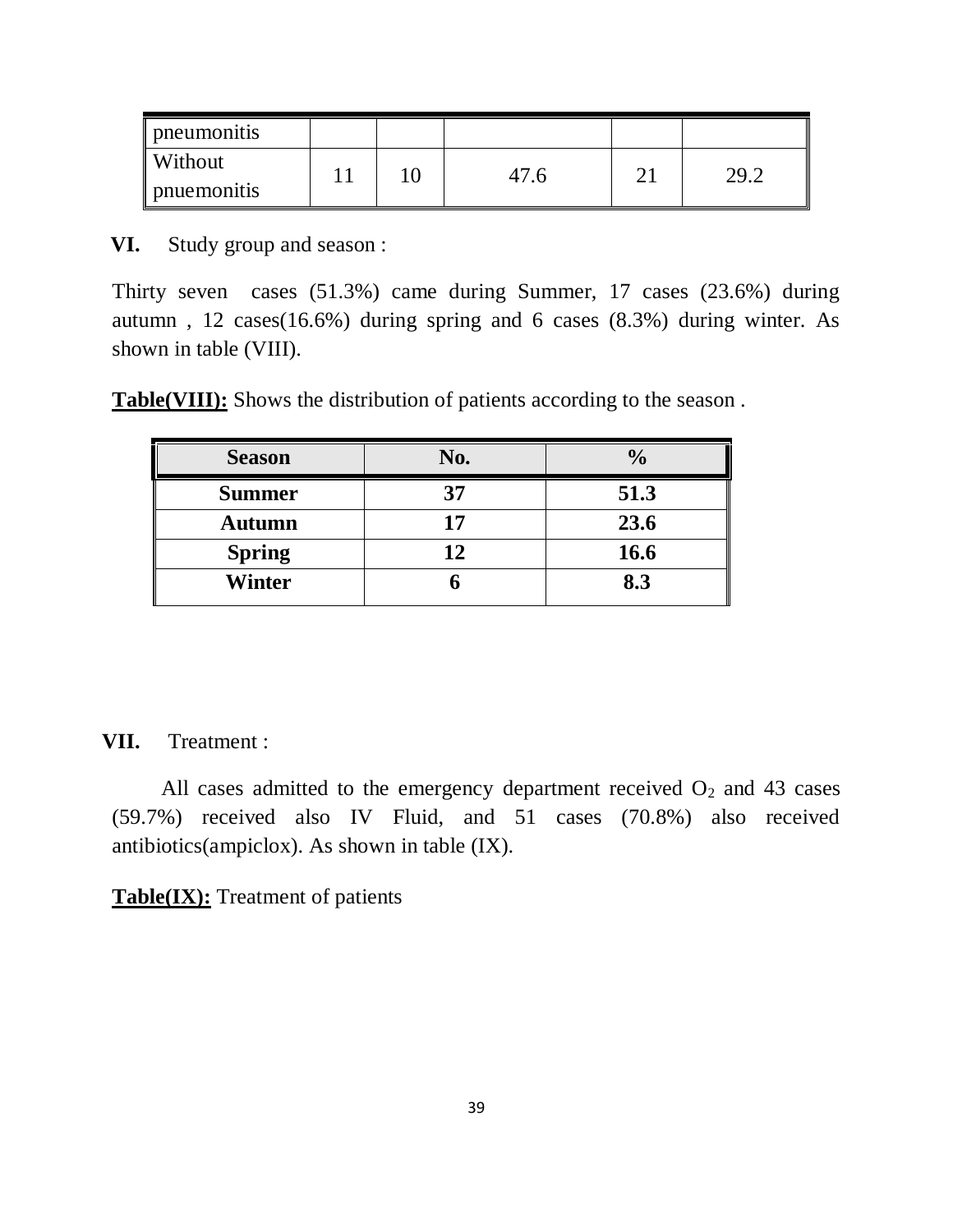| $\mathbf{O}_2$ | <b>IV. Fluid</b> | <b>Antibiotics</b> |
|----------------|------------------|--------------------|
| 72 case        | 43 case          | 51 case            |
| 100%           | 59.7%            | 70.8%              |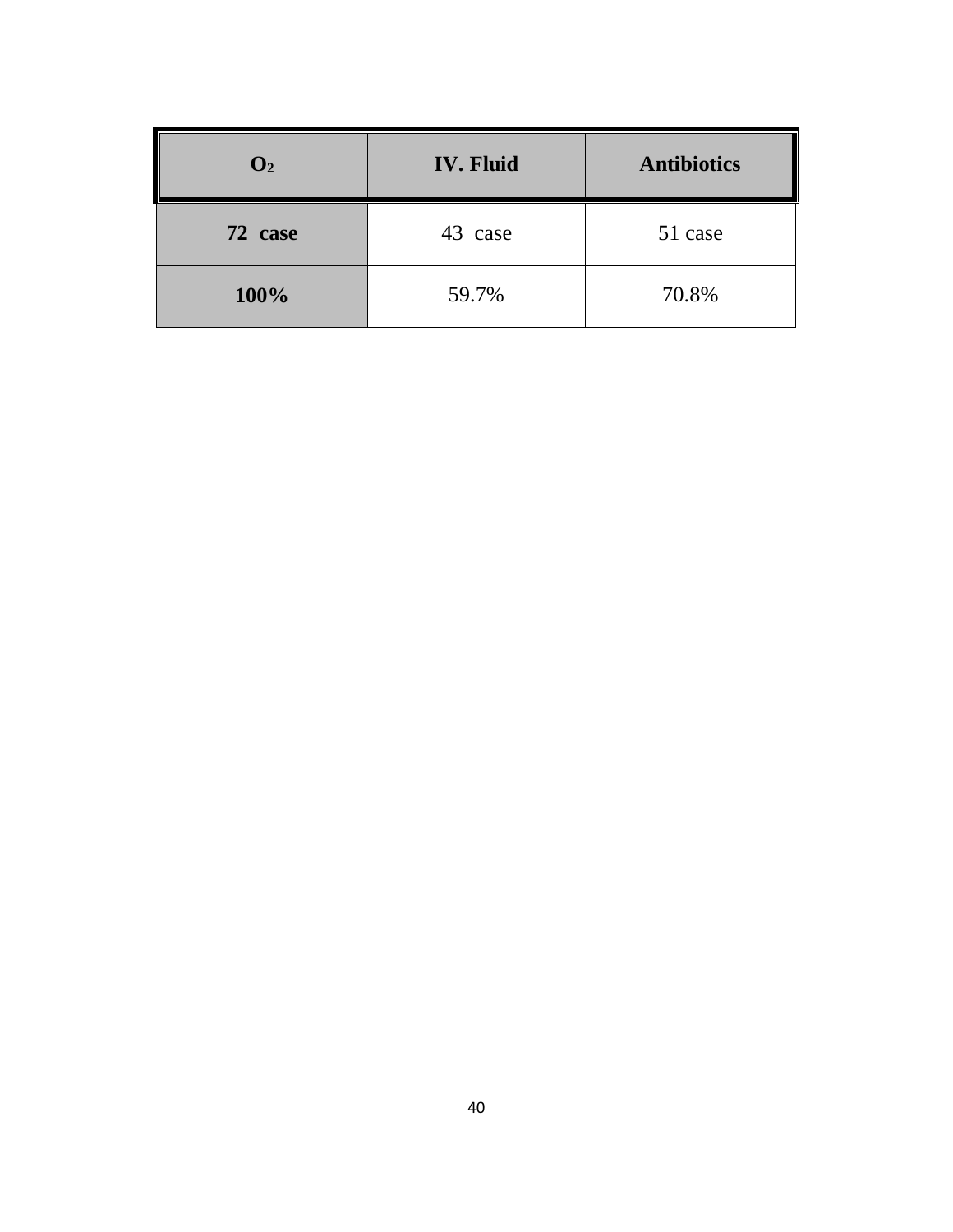# **Discussion:**

 Accidental kerosene ingestion remains a serious contributor to childhood poisoning in low socioeconomic people, with high incidence of morbidity and occasional mortality.

 In this study 35 cases (48.6%) were 3 years old and boys predominant where they form 54 cases (75%) , And these results agree with **Arronld** <sup>(12)</sup>, **Fagbule** <sup>(11)</sup>, **Mchado B** <sup>(13)</sup>, and **Dewet B** <sup>(14)</sup>.

 Most of the cases 50 (69.4%) were from Urban area, and from poor family and that does not agree with **Abdul Aziz** (15) , and **Hameed** thesis (16) .

 This could be due to the fact that people from rural area don't present to our hospital due to difficulty in transport and security purposes.

 In this study most of the accidental ingestion occurred in summer then in autumn due to the child likely to be thirsty and mistakes kerosene for water or another drink, and most of the cases stored the kerosene in small soft unsuitable container and all these were in agreement with **South African** study<sup>(17)</sup>

 Kerosene was kept in a small unsuitable container for storage in 53 cases  $(73.6%)$  which agree with **South African** study<sup>(1)</sup>, **Nouri**  $(10)$ , **Fagbule** <sup>(11)</sup>, **Abdul Aziz** <sup>(15)</sup> and **Hameed** thesis <sup>(16)</sup>.

 Kerosene poisoning affect mainly the respiratory and the CNS. Which agree with **Naji**  $^{(9)}$ , **Singh S**  $^{(11)}$ , and **Nouri**  $^{(10)}$  studies.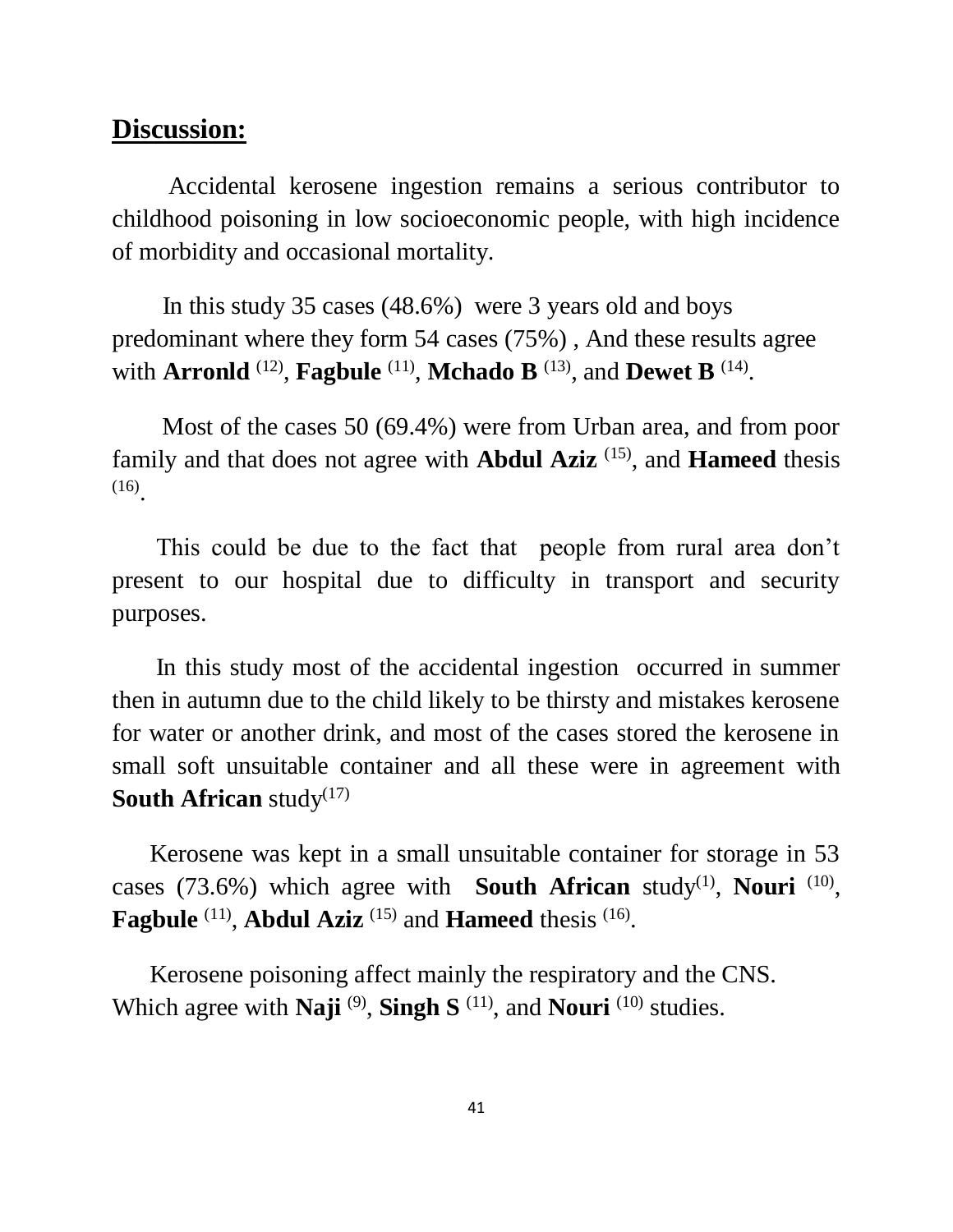The most common presenting symptoms in this study were cough found in 52 cases (72.2%), Tachypnea found in 44 cases (61.1%), vomting found in 43 cases which agree with, **Arnold** <sup>(12)</sup>, **Abdul Aziz** <sup>(15)</sup>, and **Humeed** thesis <sup>(16)</sup>.

In this study we found high presence of symptoms relating to respiratory system similar to other studies **Naji**<sup>(9)</sup>, **Abdul Aziz** <sup>(15)</sup>, and **Hameed** <sup>(16)</sup>. Pneumonitis in most of the cases were bilateral seen in 24 cases (33.6%) and right interstitial in 18 cases (25%) and left interstitial in 9 cases (12.5%).

It may be due to anatomic variation between the two lungs, and this agree with and **Hameed** thesis <sup>(16)</sup>. Symptoms of CNS impairment were found in 14 cases (19.4%) it was widely accepted that hypoxia due to pneumonitis is probably the cause of CNS symptoms and this is proved by **Majeed** HA (18) , who reported a close relationship between the severity of pulmonary involvement and the development of neurological complications.

 One of the cases (1.3%) developed convulsion due to sever hypoxia due to large amount of kerosene ingested, which agree with Naji<sup>(9)</sup>. Fever occurred in 35 cases (48.6%) which agree with **Naji** <sup>(9)</sup>. Vomiting occurred in 52 cases (81.1%) and in the most of them it was induced shortly after ingestion ,and was correlated with pneumonitis. This result agrees with **Naji**  $^{(9)}$ , **Arnold**  $^{(12)}$ . Constipation was found in 20 cases (27.7%), abdominal pain in 12 cases (16.6%) appear later this agree with **Al- Naji** <sup>(9)</sup>. Leukocytosis is an indictation of pneumontis and this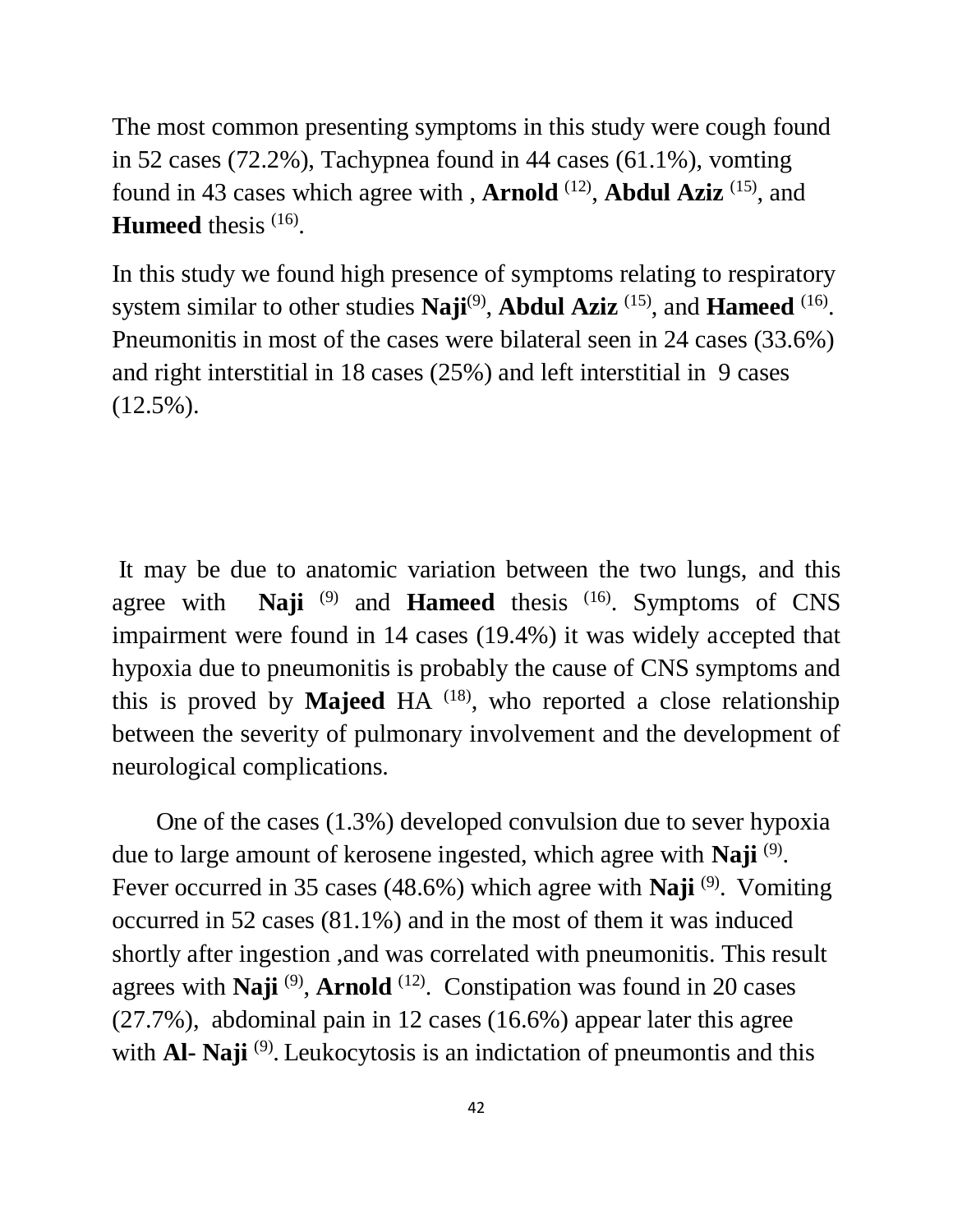study showed higher incidence of leukocytosis in cases with pneumontis this agree with **Al- Naji**(9) .

All admitted patients received  $O_2$ , and 43 cases (59.7%) received IV Fluid due to vomiting and 51 cases (70.8%) received antibiotics due to pneumonitis.

### **Conclusions:**

1. It appears clearly that kerosene pneumonia in Iraq is most often of mild to moderate degree of severity with no mortality.

2. we should not depend on clinical finding only for exclusion of kerosene pneumonitis ;radiological examination is necessary .

3. Vomiting is a risk factor for the development of pneumonitis ; therefore, health workers should stress this point to people .

4. Boys more common than girls with maximum age is 3 years old .

5. Kerosene poisoning is more common in Summer than Winter .

6. The most common presenting feature is cough in the  $1<sup>st</sup>$  6 hours .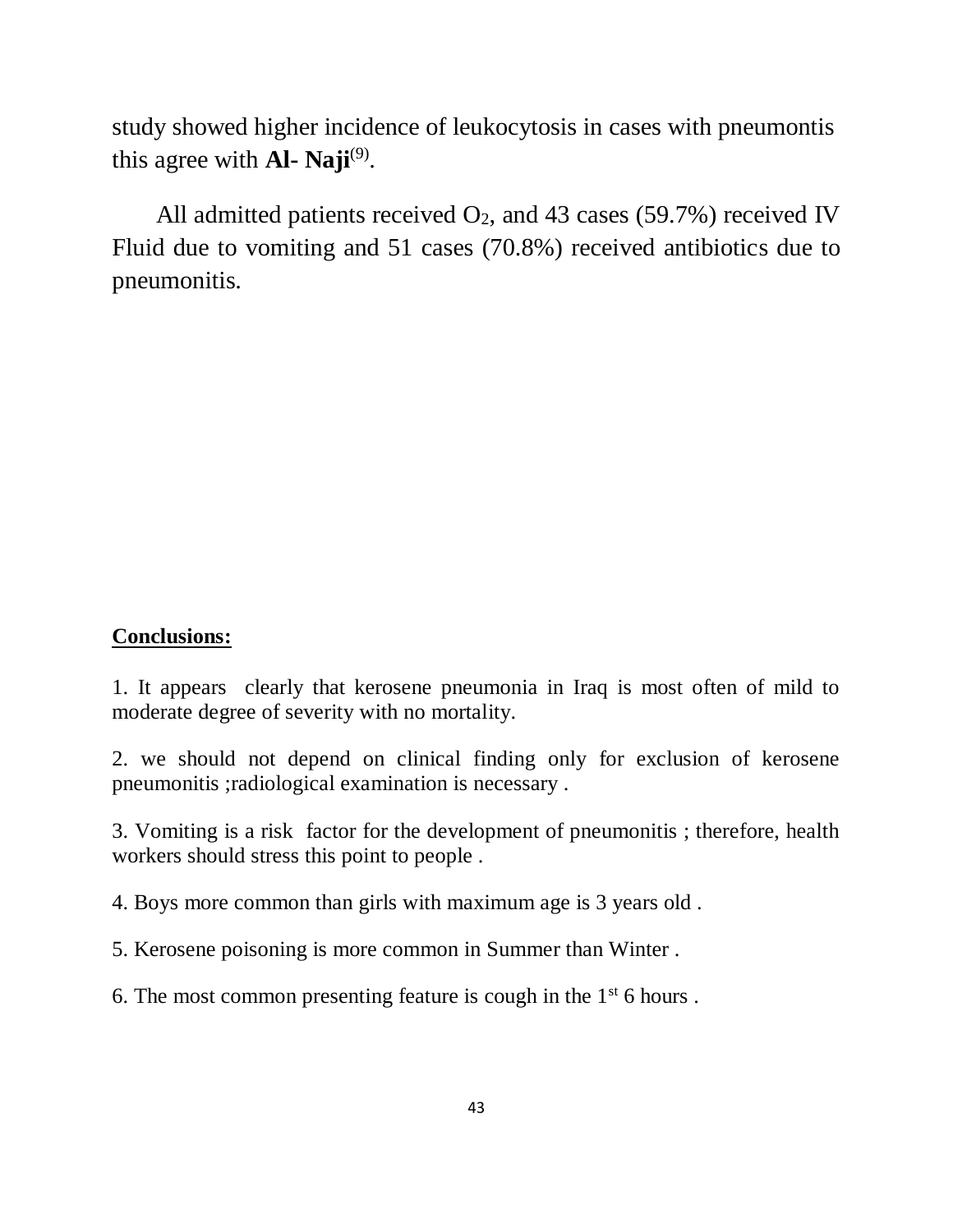### **Recommendations:**

1. Public health education through T.V., radio, newspapers ,and other broadcasting network should alarm the people from the dangers of storing kerosene in small unsuitable containers particularly those which might be used for storage of water or soft drinks .

2. Families should be educated not to try to vomit their children after they accidentally ingest kerosene to minimize the risk of aspiration .

3. Antibiotic should not be used unless a secondary bacterial infection is suspected and should be stressed on .

4. No patients should be discharged before 6 hours after ingestion of Kerosene because development of pneumonitis might be delayed several hours .

# **References:**

1. Dayasiri M, Jayamanne SF, Jayasinghe CY. Kerosene oil poisoning among children in rural Sri Lanka. *Int J Pediatr.* 2017;2017:8798610. doi: 10.1155/2017/8798610. DOI: [\[PMC free article\]](https://www.ncbi.nlm.nih.gov/pmc/articles/PMC5733930/) [\[PubMed\]](https://www.ncbi.nlm.nih.gov/pubmed/29348762) [\[CrossRef\]](https://dx.doi.org/10.1155%2F2017%2F8798610) [\[Google](https://scholar.google.com/scholar_lookup?journal=Int+J+Pediatr&title=Kerosene+oil+poisoning+among+children+in+rural+Sri+Lanka.&author=M+Dayasiri&author=SF+Jayamanne&author=CY.+Jayasinghe&volume=2017&publication_year=2017&pages=8798610.&pmid=29348762&doi=10.1155/2017/8798610&)  [Scholar\]](https://scholar.google.com/scholar_lookup?journal=Int+J+Pediatr&title=Kerosene+oil+poisoning+among+children+in+rural+Sri+Lanka.&author=M+Dayasiri&author=SF+Jayamanne&author=CY.+Jayasinghe&volume=2017&publication_year=2017&pages=8798610.&pmid=29348762&doi=10.1155/2017/8798610&)

2. Parekh U, Gupta S. Kerosene-a toddler's sin: A five years study at tertiary care hospital in western India. *J Forensic Leg Med.* 2017;47:24–28. doi: 10.1016/j.jflm.2017.02.004. DOI: [\[PubMed\]](https://www.ncbi.nlm.nih.gov/pubmed/28235678) [\[CrossRef\]](https://dx.doi.org/10.1016%2Fj.jflm.2017.02.004) [\[Google Scholar\]](https://scholar.google.com/scholar_lookup?journal=J+Forensic+Leg+Med&title=Kerosene-a+toddler%27s+sin:+A+five+years+study+at+tertiary+care+hospital+in+western+India.&author=U+Parekh&author=S.+Gupta&volume=47&publication_year=2017&pages=24-28&pmid=28235678&doi=10.1016/j.jflm.2017.02.004&)

3. Roy MP, Gupta R, Bhatt M, Aggarwal KC. Profile of children hospitalized with acute poisoning in New Delhi. *Indian Pediatr.* 2017;54(3):246–247. doi: 10.1007/s13312-017-1039-9. DOI: [\[PubMed\]](https://www.ncbi.nlm.nih.gov/pubmed/28159952) [\[CrossRef\]](https://dx.doi.org/10.1007%2Fs13312-017-1039-9) [\[Google Scholar\]](https://scholar.google.com/scholar_lookup?journal=Indian+Pediatr&title=Profile+of+children+hospitalized+with+acute+poisoning+in+New+Delhi.&author=MP+Roy&author=R+Gupta&author=M+Bhatt&author=KC.+Aggarwal&volume=54&issue=3&publication_year=2017&pages=246-247&pmid=28159952&doi=10.1007/s13312-017-1039-9&)

4. Dayasiri M, Jayamanne SF, Jayasinghe CY. Patterns and outcome of acute poisoning among children in rural Sri Lanka. *BMC Pediatr.* 2018;18(1):274. doi: 10.1186/s12887-018-1246-0. DOI: [\[PMC free article\]](https://www.ncbi.nlm.nih.gov/pmc/articles/PMC6098835/) [\[PubMed\]](https://www.ncbi.nlm.nih.gov/pubmed/30121087) [\[CrossRef\]](https://dx.doi.org/10.1186%2Fs12887-018-1246-0) [\[Google Scholar\]](https://scholar.google.com/scholar_lookup?journal=BMC+Pediatr.&title=Patterns+and+outcome+of+acute+poisoning+among+children+in+rural+Sri+Lanka.&author=M+Dayasiri&author=SF+Jayamanne&author=CY.+Jayasinghe&volume=18&issue=1&publication_year=2018&pages=274&pmid=30121087&doi=10.1186/s12887-018-1246-0&)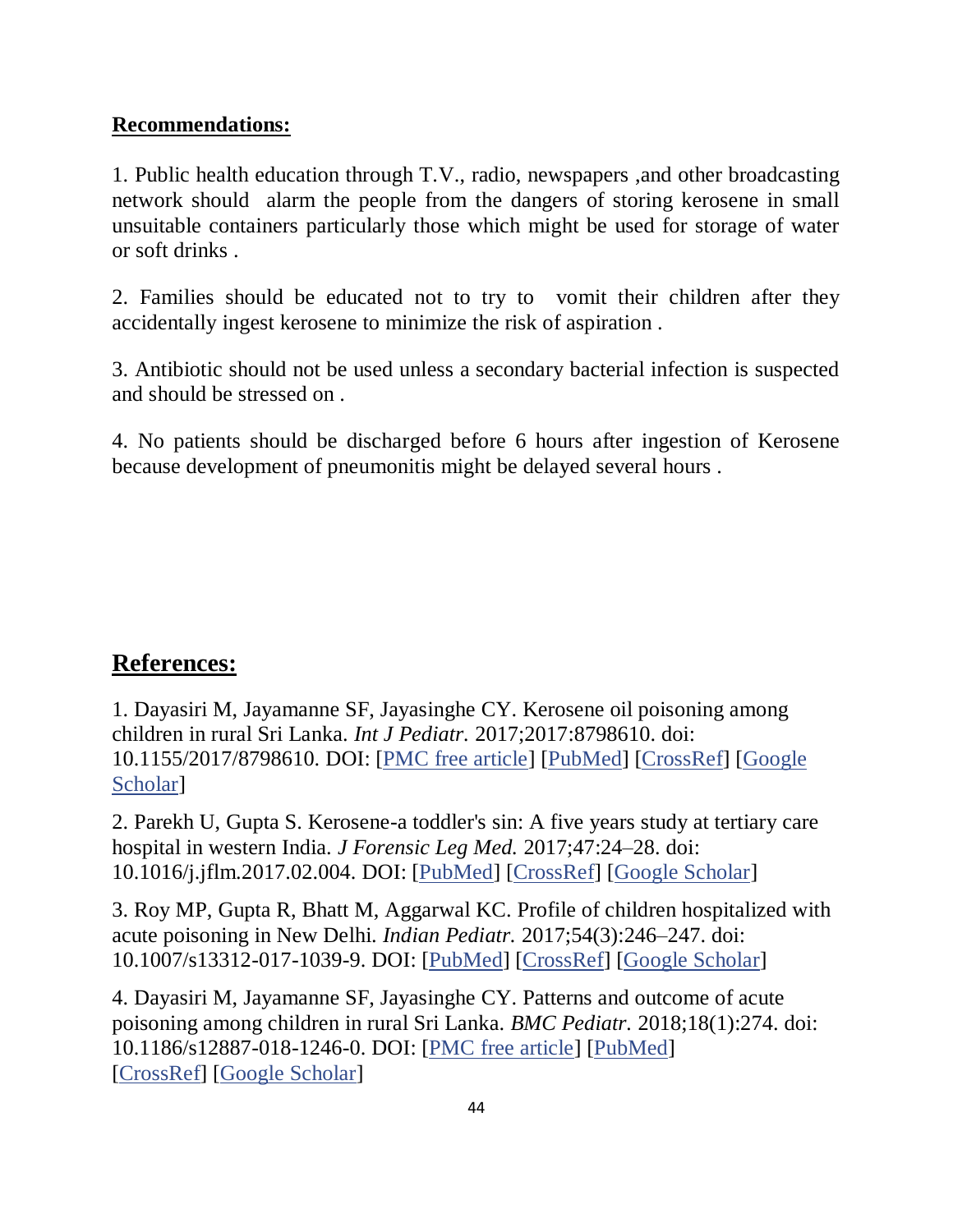5. Peshin SS, Gupta YK. Poisoning due to household products: A ten years retrospective analysis of telephone calls to the National Poisons Information Centre, All India Institute of Medical Sciences, New Delhi, India. *J Forensic Leg Med.* 2018;58:205–211. doi: 10.1016/j.jflm.2018.07.005. DOI: [\[PubMed\]](https://www.ncbi.nlm.nih.gov/pubmed/30015223) [\[CrossRef\]](https://dx.doi.org/10.1016%2Fj.jflm.2018.07.005) [\[Google Scholar\]](https://scholar.google.com/scholar_lookup?journal=J+Forensic+Leg+Med&title=Poisoning+due+to+household+products:+A+ten+years+retrospective+analysis+of+telephone+calls+to+the+National+Poisons+Information+Centre,+All+India+Institute+of+Medical+Sciences,+New+Delhi,+India.&author=SS+Peshin&author=YK.+Gupta&volume=58&publication_year=2018&pages=205-211&pmid=30015223&doi=10.1016/j.jflm.2018.07.005&)

6. Makrygianni EA, Palamidou F, Kaditis AG. Respiratory complications following hydrocarbon aspiration in children. *Pediatr Pulmonol.* 2016;51(6):560– 569. doi: 10.1002/ppul.23392. DOI: [\[PubMed\]](https://www.ncbi.nlm.nih.gov/pubmed/26910771) [\[CrossRef\]](https://dx.doi.org/10.1002%2Fppul.23392) [\[Google Scholar\]](https://scholar.google.com/scholar_lookup?journal=Pediatr+Pulmonol&title=Respiratory+complications+following+hydrocarbon+aspiration+in+children.&author=EA+Makrygianni&author=F+Palamidou&author=AG.+Kaditis&volume=51&issue=6&publication_year=2016&pages=560-569&pmid=26910771&doi=10.1002/ppul.23392&)

7. Das S, Behera SK, Xavier AS, Selvarajan S. Prophylactic Use of Steroids and Antibiotics in Acute Hydrocarbon Poisoning in Children. *J Pharm Pract.* 2018:897190018771520. doi: 10.1177/0897190018771520. DOI: [\[PubMed\]](https://www.ncbi.nlm.nih.gov/pubmed/29673294) [\[CrossRef\]](https://dx.doi.org/10.1177%2F0897190018771520) [\[Google Scholar\]](https://scholar.google.com/scholar_lookup?journal=J+Pharm+Pract&title=Prophylactic+Use+of+Steroids+and+Antibiotics+in+Acute+Hydrocarbon+Poisoning+in+Children.&author=S+Das&author=SK+Behera&author=AS+Xavier&author=S.+Selvarajan&publication_year=2018&pages=897190018771520.&doi=10.1177/0897190018771520&)

8. Balme KH, Zar H, Swift DK, Mann MD. The efficacy of prophylactic antibiotics in the management of children with kerosene-associated pneumonitis: a double-blind randomised controlled trial. *Clin Toxicol.* 2015;53(8):789–796. doi: 10.3109/15563650.2015.1059943. DOI: [\[PubMed\]](https://www.ncbi.nlm.nih.gov/pubmed/26114347) [\[CrossRef\]](https://dx.doi.org/10.3109%2F15563650.2015.1059943) [\[Google Scholar\]](https://scholar.google.com/scholar_lookup?journal=Clin+Toxicol&title=The+efficacy+of+prophylactic+antibiotics+in+the+management+of+children+with+kerosene-associated+pneumonitis:+a+double-blind+randomised+controlled+trial.&author=KH+Balme&author=H+Zar&author=DK+Swift&author=MD.+Mann&volume=53&issue=8&publication_year=2015&pages=789-796&doi=10.3109/15563650.2015.1059943&)

9.Nagi NA, Abdullah ZA. Kerosene poisoning in children in Iraq. Postgrad Med J. 1995; 71:419–422.].

10.Nouri L, Al Rahim K. Kerosene poisoning in children. Postgrad- Med-J. 1970; 46: 71-75.

11.Fagbule-DO; Joiner-Kt. Kerosene poisoning in childhood: a 6 year prospective study at the university of llorin teaching hospital .West-Afr-J-Med.1992 Apr-Jun; 11(2):116-121.

12.Arnold H.Einhorn.petroluin hydrocarbon poisoning; Abraham M.Rudolph pediatrics'. 18th ed, Appleton &Lang pediaeric care, Noralk, 1987; 717-719.